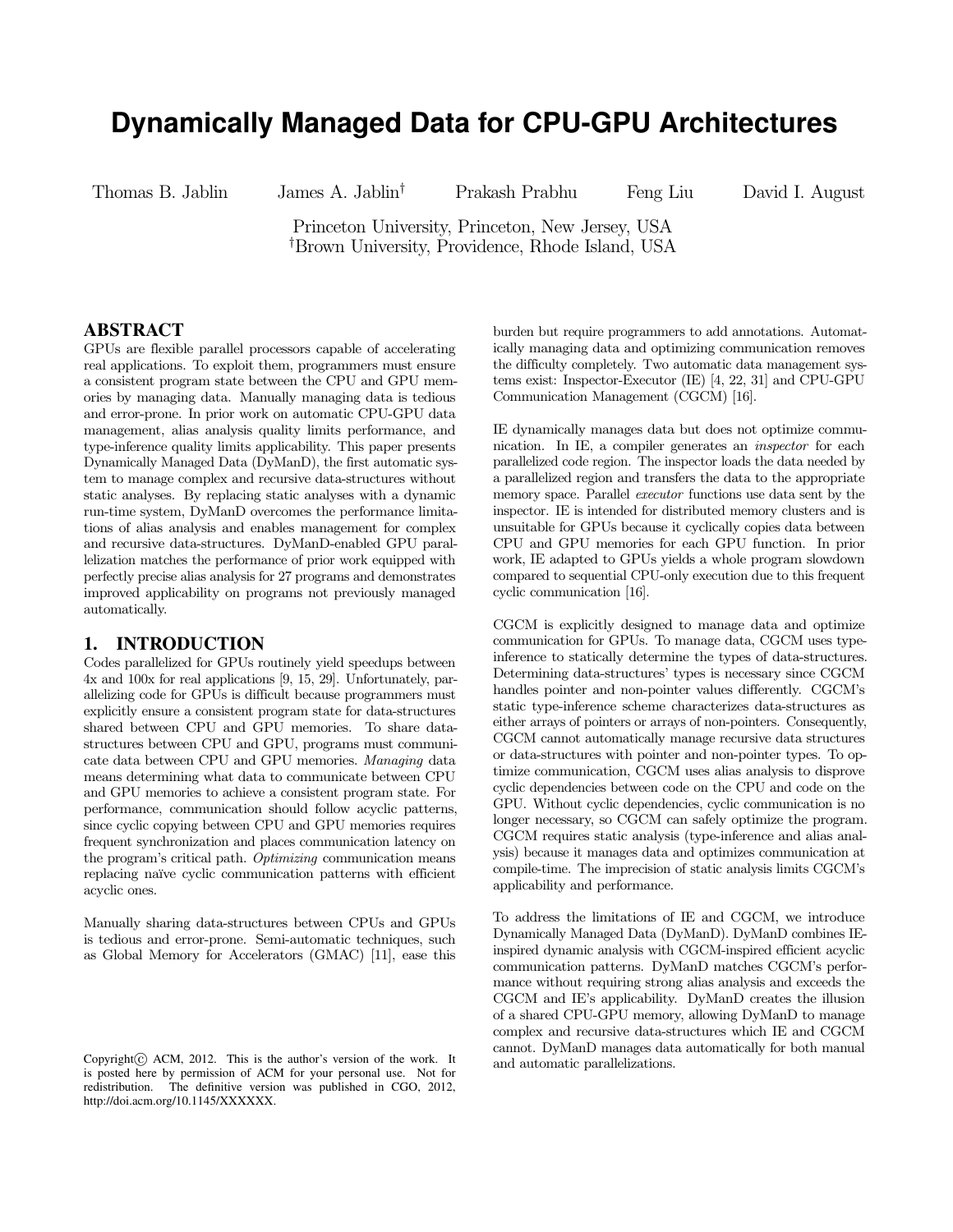DyManD's ability to manage and optimize recursive datastructures is crucial, since many general purpose and scientific applications use recursive data-structures like trees, linked lists, and graphs. The DOE, DARPA, and NSF believe next generation science requires graphs and other complex data-structures [12]. GPU programmers typically avoid recursive data-structures due to the difficulty of managing data and optimizing communication. By removing this difficulty, DyManD allows programmers to choose data-structures based on the problem domain.

We evaluate how DyManD's insensitivity to type inference and alias analysis leads to improved applicability and performance. To demonstrate alias analysis insensitivity, we compare Dy-ManD's performance with no alias analysis to CGCM's equipped with various alias analyses. The alias analyses tested with CGCM include: no alias analysis, LLVM's production-quality alias analysis, a stack of three recently published research-grade alias analysis, and perfect alias analysis supplied manually. Dy-ManD exceeds CGCM's performance with all automatic alias analysis techniques and matches CGCM's performance equipped with human insight.

DyManD's applicability improvements are evaluated by measuring the performance of 27 programs. For three programs CGCM and IE cannot manage, we perform detailed case-studies comparing DyManD's performance and ease of use with manual communication. These case studies demonstrate that using DyManD is significantly easier and less error prone than manual data management. The results of the performance evaluation indicate that DyManD is as efficient as manual data management.

DyManD's contribution over prior work is that it is the first fully-automatic CPU-GPU data management system to:

- support data-structures with pointer and non-pointer fields,
- support recursive data-structures,
- and be insensitive to alias analysis.

Section 2 motivates the need for dynamic CPU-GPU data management and optimization. Section 3 describes DyManD, the proposed dynamic communication system. Section 4 evaluates DyManD's performance, using prior work as a baseline. Section 5 surveys prior work, and Section 6 concludes.

#### 2. MOTIVATION

To achieve performance on a CPU-GPU system, programs must manage data and optimize communication efficiently. Manual data management is difficult and error prone, and prior automatic data management is limited to simple data-structures. In this section, DyManD is motivated by comparison with two prior automatic techniques, IE [4, 22, 31] and CGCM [16]. IE does not optimize communication, so its performance on GPUs is poor. CGCM requires strong alias analysis, but alias analysis is undecidable in theory and imprecise in practice. Neither prior automatic technique manages complex recursive data-structures. DyManD efficiently manages complex data-structures without the limitations of type-inference or alias analysis.

#### 2.1 Prior Approaches to Data Management

Data management presents a major problem for GPU parallelizations. The code in Listing 1 copies an array of strings to and from GPU memory, allocating and freeing memory as necessary.

#### Listing 1: Manual explicit CPU-GPU memory management

```
char *h_harary[M] = \{"The woods are lovely, dark and deep.",
  . . .
};
```
 $\Box$  global void kernel(unsigned i, char \*\*d\_array);

```
void bar(unsigned N) {
         \frac{1}{2} Copy elements from array to the GPU \frac{*}{2}\blacksquare char *h_d_array[M];
for (unsigned i = 0; i < M; ++i) {
size t size = strlen(h h array[i]) + 1;<br>cudaMalloc(h d array + i, size):
\Box cudaMalloc(h_d_array + i, size);<br>cudaMemcpy(h_d_array[i], h_h_ar
\blacksquare cudaMemcpy(h_d_array[i], h_h_array[i], size,<br>cudaMemcpyHostToDevice);
                               cudaMemcpyHostToDevice);
\begin{array}{ccc} \mathbb{R} & \mathbb{R} \end{array}/* Copy array to the GPU */char **d d array;
         cudaMalloc(& d_array, \: sizeof(h_d_array));\Box cudaMemcpy(d_d_array, h_d_array, sizeof(h_d_array), cudaMemcpyHostToDevice):
                                cudaMemcpyHostToDevice);
\Box for(unsigned i = 0; i < N; ++i)
\blacksquare kernel <<<30, 128>>>(i, d_d_array);
         /* Free the array */\Box cudaFree(d_d_array);
          \frac{1}{2} Copy the elements back, and free the GPU copies \frac{1}{2}for (unsigned i = 0; i < M; ++i) {<br>
size t size = strlen(h h arrayli)}
size \mathbf{size} = \text{strlen}(\mathbf{h} \cdot \mathbf{h} \cdot \text{array}[i]) + 1;<br>cudaMemcou(\mathbf{h} \cdot \mathbf{h} \cdot \text{array}[i], \mathbf{h} \cdot \mathbf{d} \cdot \text{array}[i]\Box cudaMemcpy(h_h_array[i], h_d_array[i], size,<br>cudaMemcpyDeviceToHost);
■ cudaMemcpyDeviceToHost);<br>■ cudaFree(h_d_array[i]);
            cudaFree(h_darray[i]); }
     }
   \Box Useful work \Box Communication \Box Kernel spawn
```
Almost every line of code in the example involves communication, not useful computation. The example code manages data by copying data between CPU and GPU memories using memcpy-style functions provided by the CUDA API [24]. Low-level memcpy-style pointer manipulation is notoriously difficult for programmers. For real codes, the hazards of manually copying to the GPU include subversive type casting, pointer aliasing, complex data-structures, dynamic memory allocation, and pointer arithmetic. In order to reduce errors and improve productivity, IE and CGCM were introduced. Unfortunately, neither technique can manage parallelized code using complex data-structures.

IE manages data for distributed memory systems but has been adapted to CPU-GPU systems [16]. The inspector function computes all addresses that will be accessed by the parallel executor function. The inspector function must be side-effect free; otherwise the executor function will start in the wrong program state. Consequently, IE is only applicable to parallel code regions with side-effect free address computation. Storing pointers is a side-effecting operation that may affect address computation, since a stored pointer may be loaded and used in an address computation. Modifying array indices stored in memory is forbidden in IE for the same reason.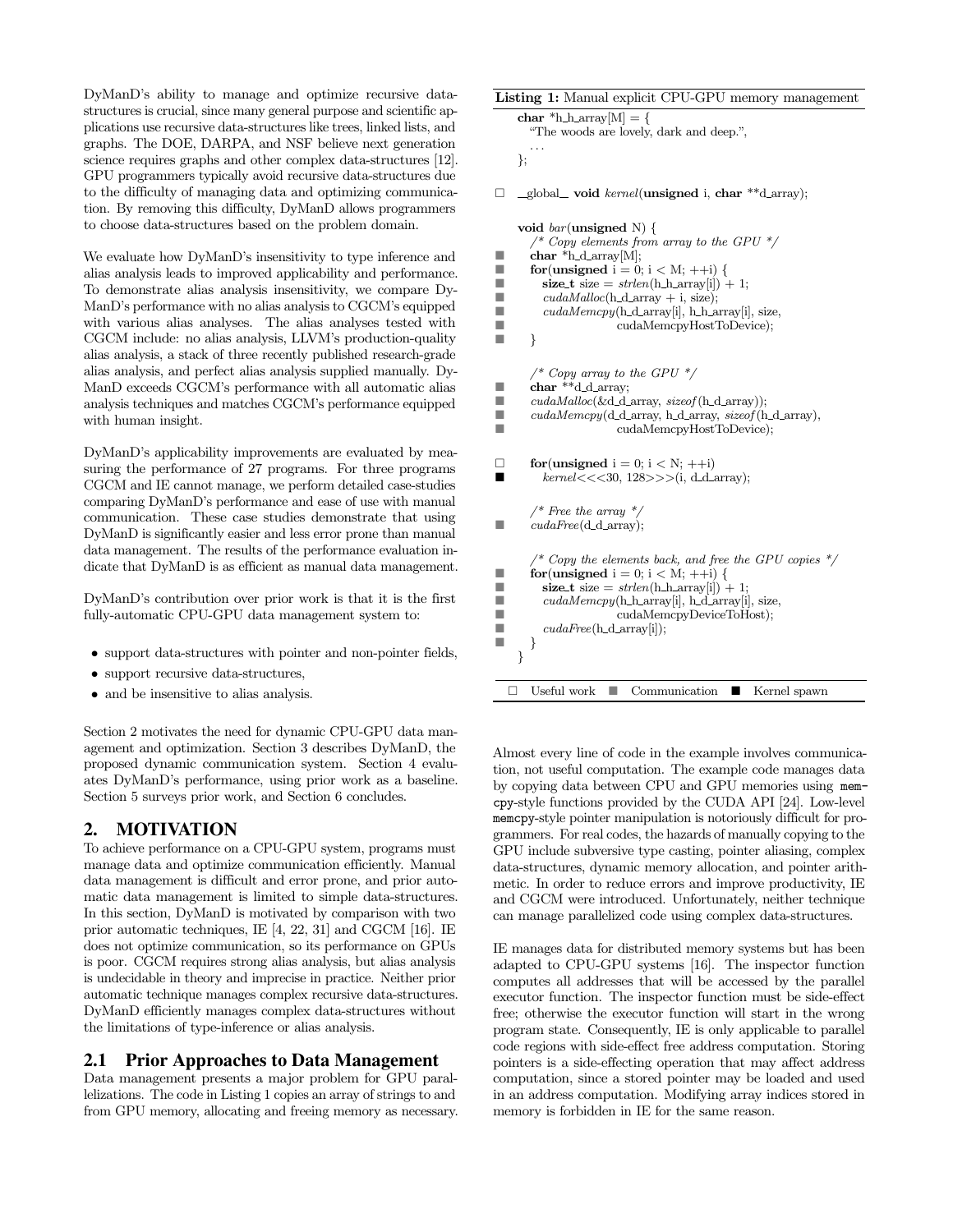CGCM is an automatic CPU-GPU data management and communication optimization system. To manage data, CGCM ensures that all live-in pointers to GPU functions are translated to equivalent GPU pointers. For correctness, CGCM copies data to the GPU at allocation unit granularity. An allocation unit comprises all bytes reachable from a pointer by well-defined pointer arithmetic. CGCM is only applicable to allocation units consisting entirely of pointer or non-pointer values. For nonpointer allocation units, CGCM copies the data to GPU memory without modification, but for pointer allocation units, CGCM iterates over the allocation unit, translating each CPU pointer to a GPU pointer. CGCM uses static type-inference to enforce this restriction due to  $C$  and  $C++$ 's subversive type casting.

CGCM automatically manages simple data-structures but has several important limitations due to its reliance on address translation and type-inference. To avoid translating GPU pointers back to CPU pointers, CGCM disallows storing pointers on the GPU. CGCM's simple type-inference is limited to scalar values, pointers to scalar values, and pointers to pointers to scalar values. It cannot type structures with pointers and non-pointers, higher-order pointers, or recursive data-structures. CGCM uses type-inference to differentiate pointer and non-pointer allocation units because it handles them differently. Even more sophisticated type-inference would fail in C and C++ due to frequent subversive type casting. Ideally, a data management system should be applicable to general purpose data-structures and arbitrary GPU functions without relying on imprecise static analysis.

In the area of manual GPU data management, prior work proposes several annotation-based systems [13, 19, 33, 34]. None of these systems handle pointer arithmetic, aliasing inputs to GPU functions, or pointer indirection. The annotation-based techniques are limited to languages with strong type-systems [34], managing named regions [13, 19], or affine memory accesses [33].

GMAC [11] is a semi-automatic approach to data management and communication optimization. In GMAC, programmers annotate all heap allocations to indicate whether the allocated data is GPU-accessible. For manually annotated heap allocations, GMAC automatically generates efficient acyclic communication patterns. However, GMAC cannot manage stack allocations or global variables.

## 2.2 Prior Approaches to Communication Optimization

Acyclic CPU-GPU communication patterns are much more efficient than cyclic ones. Figure 1 shows an example program's execution schedule using cyclic and acyclic communication. For cyclic communication, communication latency is on the program's critical path, and the program achieves limited parallelism between CPU and GPU execution. By contrast, the acyclic communication pattern keeps communication latency off the program's critical path and allows parallel CPU and GPU execution.

To avoid cyclic communication, CGCM was introduced. Instead of copying data between CPU and GPU memories once per GPU function invocation, CGCM's communication optimization transfers data only once per program region. If a data-structure is not accessed by the CPU, CGCM copies it to GPU memory at the beginning of the code region and returns it to CPU memory



Figure 1: Execution schedules for cyclic and acyclic communication patterns (Iter : Iteration)

at the end. CGCM uses static alias analysis to prove that the CPU will not access data-structures for the duration of a region.

Alias analysis quality strongly affects CGCM's ability to optimize CPU-GPU communication. Precise alias analysis is difficult to achieve in production compilers and remains an ongoing topic of research. CGCM's initial evaluation used a customized alias analysis suite developed in tandem with CGCM. Consequently, the CGCM alias analysis gives precise results for the programs in the CGCM paper.

#### 2.3 Relation of Prior Work to DyManD

Table 1 summarizes the differences between prior annotationbased manual data management systems, IE, CGCM, and Dy-ManD. DyManD avoids the limitations of IE and CGCM by replacing static compile-time analysis with a dynamic run-time library. Static type-inference is unnecessary for DyManD since it does not translate CPU pointers to GPU pointers. By replacing standard allocation functions and modifying the GPU code generation, DyManD ensures that every allocation unit on the CPU has a corresponding allocation unit on the GPU at the same numerical address. Consequently, pointers copied to GPU memory point to equivalent allocation units in GPU memory without any translation. By avoiding pointer translation, DyManD removes the need for static type-inference.

DyManD dynamically optimizes communication, avoiding the need for static alias analysis. DyManD uses the page protection system to optimize communication by transferring data from GPU to CPU memory only when needed. To determine when a page is needed on the CPU, DyManD removes read and write privileges from the allocation units in CPU memory after copying them to GPU memory. If the CPU accesses the pages later, the program will fault, and DyManD will transfer the affected allocation units back to CPU memory, mark the pages readable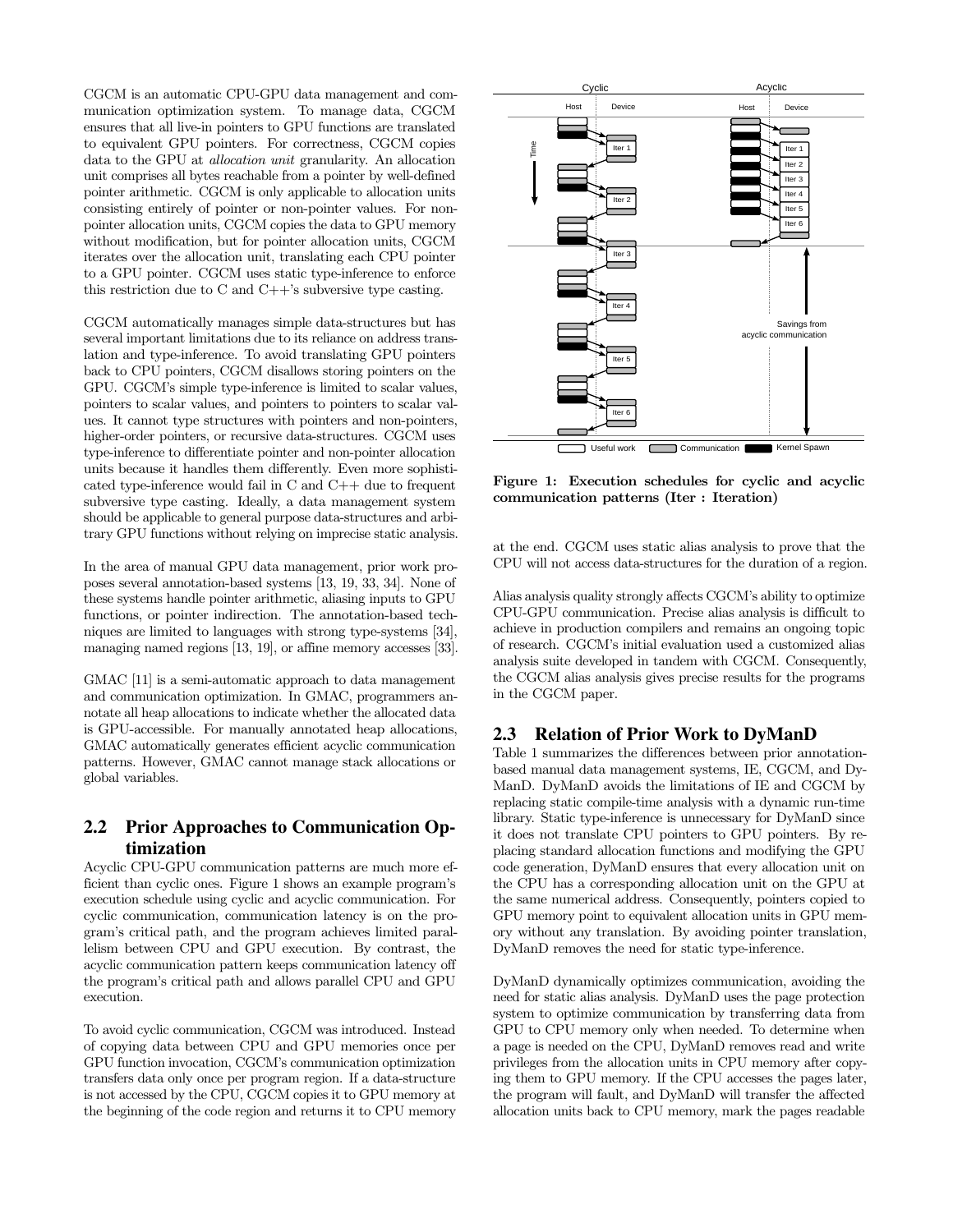| Framework              | Data<br>Management | Comm.<br>Opti. | Requires |                |                | Applicability |                      |                       |                    |                    |
|------------------------|--------------------|----------------|----------|----------------|----------------|---------------|----------------------|-----------------------|--------------------|--------------------|
|                        |                    |                | Annot.   | ТT             | AA             | $CPU-$<br>GPU | Aliasing<br>Pointers | Pointer<br>Arithmetic | Max<br>Indirection | Stored<br>Pointers |
| JCUDA [34]             | Annotat.           | $\times$       | Yes      | No             | N <sub>o</sub> |               | $\times$             | $\times$              | $\infty$           | $\times$           |
| Named Regions [13, 19] | Annotat.           | $\times$       | Yes      | No             | N <sub>o</sub> |               | $\times$             | $\times$              |                    | $\times$           |
| Affine [33]            | Annotat.           | Annotat.       | Yes      | No             | N <sub>o</sub> |               | $\times$             | $\times$              |                    | $\times$           |
| IE [4, 22, 31]         | Dynamic            | $\times$       | Yes      | No             | N <sub>o</sub> | $\times$      | $\times$             | $\times$              |                    | $\times$           |
| $CGCM$ [16]            | Static             | Static         | No       | Yes            | Yes            |               |                      |                       | $\overline{2}$     | $\times$           |
| <b>GMAC</b> [11]       | Annotat.           | Dynamic        | Yes      | N <sub>o</sub> | N <sub>o</sub> |               |                      |                       | $\infty$           |                    |
| DvManD                 | Dynamic            | Dynamic        | No       | No             | N <sub>o</sub> |               |                      |                       | $\infty$           |                    |

Table 1: Comparison between communication optimization and management systems (Annot: Annotation, TI: Type-Inference, AA: Alias Analysis)

and writable, and continue execution. Cyclic communication is very infrequent in DyManD since data moves from GPU to CPU only if it is needed.

DyManD's communication optimization system is somewhat similar to software distributed shared memory (SDSM) [21] specialized for two nodes (the CPU and GPU). However, SDSMs rely on exception handling on all nodes to copy data on-demand. This scheme is unworkable on GPUs for two reasons. First, GPUs lack robust exception handling; the GPU equivalent of a segmentation fault kills all threads and puts GPU memory into an undefined state. Second, GPUs are presently unable to initiate copies from CPU memory. Consequently, DyManD conservatively copies data to GPU memory that may be accessed on the GPU, but copies data to CPU memory that will be accessed on the CPU. GMAC [11] also uses exception handling to optimize communication.

#### 3. DESIGN AND IMPLEMENTATION

The DyManD data management and communication optimization system consists of three parts: a memory allocation system, a run-time library, and compiler passes. The memory allocation system ensures that addresses of equivalent allocation units on the CPU and GPU are equal, relieving the run-time system of the burden of translation. The run-time system dynamically manages data and optimizes communication. The compiler inserts calls to the memory allocation system and to the run-time library into the original program, and it generates DyManD compliant assembly code for the GPU. Table 2 summarizes DyManD's memory allocation and run-time library interface. The remainder of the section will discuss the design and implementation of DyManD's memory allocator, run-time library, and compiler passes.

#### 3.1 Memory Allocation

DyManD's memory allocation system keeps CPU and GPU versions of equivalent allocation units at numerically equivalent addresses in CPU and GPU memories. Using CPU addresses on the GPU without translation allows DyManD to avoid the applicability limitations of CGCM and IE. Address translation prevents prior work from managing data-structures with pointer and non-pointer fields and from managing data for GPU functions which store pointers.

The foundation of DyManD's memory allocation system is the blockAlloc function. The blockAlloc function (algorithm 2) allocates two blocks of memory, one on the CPU and a second

| Algorithm 2: Pseudo-code for blockAlloc               |
|-------------------------------------------------------|
| <b>Require:</b> size is a multiple of page size       |
| <b>Ensure:</b> Returns the address of equivalent      |
| allocation units in CPU and GPU memory                |
| $devptr \leftarrow cuMemAlice(size)$                  |
| $\text{addr} \gets \text{devptr} \mid \text{MapMask}$ |
| $mmap(addr, size, MAP\_FIXED)$                        |
| return addr                                           |
|                                                       |

on the GPU. The two blocks have the same size and address. Presently, there is no way to allocate memory at fixed GPU addresses. Therefore, blockAlloc first allocates GPU memory normally and then uses mmap to map a numerically equivalent address in CPU memory.

DyManD uses bitmasks to ensure that GPU allocations do not overlap with programs' static memory allocations. Static allocations start at low addresses so blockAlloc sets a high address bit to avoid overlapping static and dynamic allocations. A bitwise mask operation before each GPU memory access recovers the original GPU pointer. DyManD modifies code generation for the GPU to emit masking operations before load or store operations. When a pointer is compared or stored, the high bits are preserved. Consequently, storing and comparing pointers yields identical results on the CPU and GPU. From the programmer's perspective, addresses on the CPU and GPU are identical.

Allocation units come from dynamic allocations, from global variables, and from the stack. DyManD uses different techniques to manage allocation units depending on their source.

- For dynamic allocations, DyManD provides a customized version of malloc, calloc, and realloc based on blockAlloc. This implementation is similar to mmap-based malloc implementations [5, 23]. DyManD tracks all dynamic memory allocations.
- To manage global variables, a DyManD compiler pass replaces all global variables with equivalently sized dynamic allocations. To maintain program semantics, DyManD allocates memory for global variables and copies any initial values before executing the main function.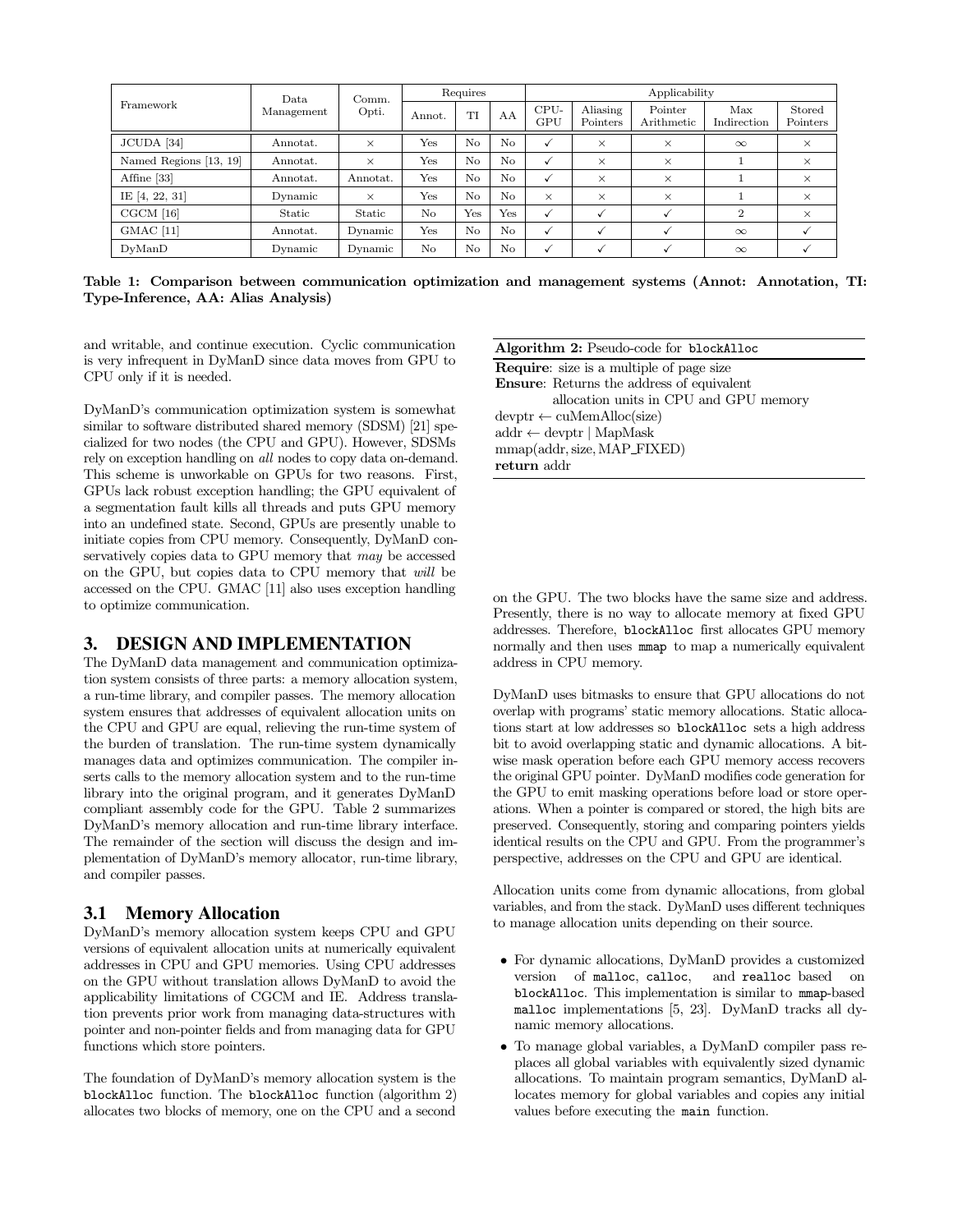| Function prototype           | Description                                                                                                        |  |  |  |
|------------------------------|--------------------------------------------------------------------------------------------------------------------|--|--|--|
| blockAlloc(size)             | Allocate a block of memory at numerically equivalent addresses on the CPU and GPU.                                 |  |  |  |
| cuMemAlloc(size)             | CUDA driver API for allocating aligned memory on the GPU.                                                          |  |  |  |
| map(ptr)                     | Indicates ptr and any values it points to recursively may be used on the GPU.                                      |  |  |  |
| launch (gpuFunc)             | Launch a function on the GPU, copying data from CPU to GPU if necessary.                                           |  |  |  |
| dymandExceptionHandler(addr) | Called when the CPU tries to access an allocation unit in GPU memory, copies the<br>allocation unit to CPU memory. |  |  |  |

Table 2: DyManD's run-time library and related functions from the CUDA driver API



Figure 2: DyManD's state transition diagram for allocation units. The solid lines indicate transitions necessary for correctness. The dashed transitions improve performance heuristically, but are not necessary.

• To manage stack allocations, a DyManD compiler pass replaces all escaping stack variables with dynamic allocations. The compiler pass ensures the dynamic allocations have the same scope and size as the original stack allocations. In general escape analysis is undecidable, but in practice for stack variables, it is easily decidable.

#### 3.2 Run-Time Library

DyManD's run-time library manages data and optimizes communication. For each allocation unit, the run-time maintains an ordered map from the base address to the size and state. The map can be used to determine if a pointer-sized value points within an allocation unit. The three states of an allocation unit are: CPU Exclusive (CPUEx), Shared, and GPU Exclusive (GPUEx). Allocation units in the Shared state may be accessed on the CPU but will become GPUEx on the next GPU function invocation. Figure 2 shows the state diagram for allocation units.

*CPUEx to Shared via* map*.* All allocation units begin in the CPUEx state. In the CPUEx state, the CPU has exclusive access to the allocation unit. The map function (Algorithm 3) changes the state of CPUEx allocation units to Shared but does not copy the allocation unit to the GPU. The Shared state signifies that a specific allocation unit and any other allocation units it points to recursively should be copied to the GPU before invoking the next GPU function.

| <b>Algorithm 3:</b> Pseudo-code for map                                                                                               |  |
|---------------------------------------------------------------------------------------------------------------------------------------|--|
| <b>Require:</b> ptr is a pointer sized value                                                                                          |  |
| <b>Ensure:</b> If ptr points to an allocation unit, mark all CPUEx                                                                    |  |
| allocation units sharing a page with ptr Shared                                                                                       |  |
| $if \neg isPointer(pt) then$                                                                                                          |  |
| return                                                                                                                                |  |
| $basePtr \leftarrow getBase(ptr)$                                                                                                     |  |
| forall                                                                                                                                |  |
| <b>the</b> base $\in$ getTransitiveClosure(basePtr, sharesPage) <b>do</b>                                                             |  |
| if getState(base) = $CPUEx$ then                                                                                                      |  |
|                                                                                                                                       |  |
| $\begin{array}{l} \mathrm{setState}(\mathrm{base},\mathrm{Shared}) \\ \mathrm{push}(\mathrm{sharedAllocs},\mathrm{base}) \end{array}$ |  |
|                                                                                                                                       |  |

| <b>Algorithm 4:</b> Pseudo-code for launch                               |  |
|--------------------------------------------------------------------------|--|
| <b>Require:</b> gpuFunc is a GPU function                                |  |
| <b>Ensure:</b> All Shared allocation units become GPU exclusive          |  |
| while $\neg \text{empty}$ (shared Allocs) do                             |  |
| $base \leftarrow pop(sharedAllocs)$                                      |  |
| $size \leftarrow getSize(base)$                                          |  |
| cuMemCopyHtoD(base, base, size)                                          |  |
| setState(base, GPUEx)                                                    |  |
| <b>foreach</b> value $\in$ load All Values (base, base + size) <b>do</b> |  |
| <b>if</b> is Pointer(value) $\land$ getState(value) $\neq$ GPUEx then    |  |
| map(value)                                                               |  |
|                                                                          |  |
| mprotect(base, size, PROT_NONE)                                          |  |
| gpuFunc()                                                                |  |

*Shared to GPUEx via* launch*.* The run-time library's launch function (Algorithm 4) intercepts calls to GPU functions and copies data to the GPU. The launch function selects a Shared allocation unit, copies it to GPU memory, and marks it GPUEx. After marking the allocation unit, launch scans the allocation unit for values that may be pointers. When a pointer is found, launch calls map with the new pointer and marks it Shared if it is not already. This is conservative, since non-pointer values that happen to point to valid addresses will cause unnecessary copying. Finally, launch calls mprotect to remove read and write permissions from the allocation unit's pages. Protecting pages prevents the CPU from accessing data in the GPUEx state. When no Shared allocation units remain, the GPU will have up-to-date versions of all allocation units it may access.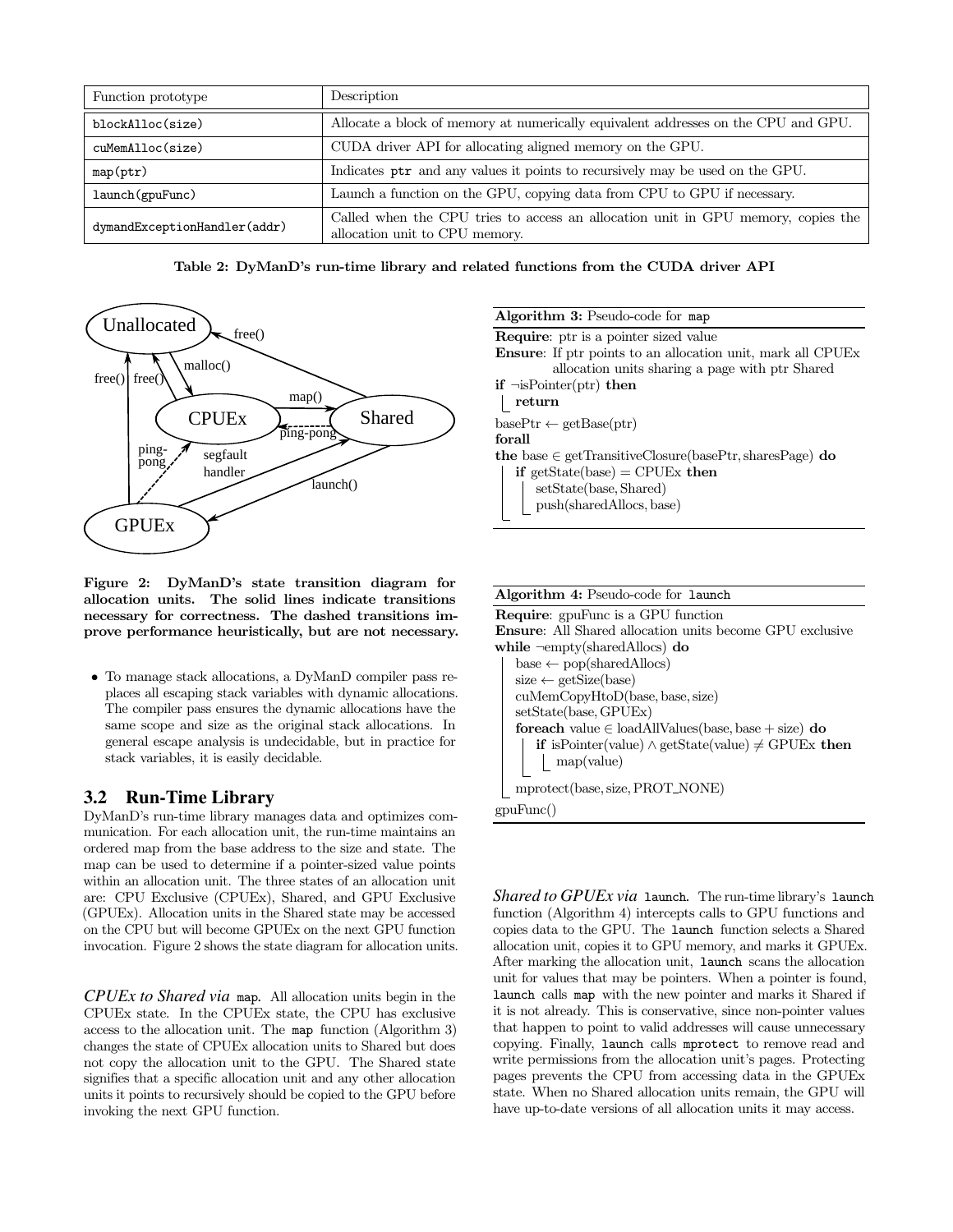| <u>121, and 121, and 122, and 123, and the computer number of the set of the set of the set of the set of the set</u> |
|-----------------------------------------------------------------------------------------------------------------------|
| transfers allocation units back to the CPU on segmentation                                                            |
| faults.                                                                                                               |
| <b>Require:</b> ptr is the faulting address                                                                           |
| <b>Ensure:</b> If ptr points to                                                                                       |
| an allocation unit on the GPU, return it to the CPU                                                                   |
| <b>if</b> $\neg$ isPointer(ptr) $\lor$ getState(ptr) $\neq$ GPUEx then                                                |
| defaultSignalHandler()                                                                                                |
| return                                                                                                                |
| $basePtr \leftarrow getBase(ptr)$                                                                                     |
| forall                                                                                                                |
| <b>the</b> base $\in$ getTransitiveClosure(basePtr, sharesPage) <b>do</b>                                             |
| $size \leftarrow getSize(base)$                                                                                       |
| mprotect(base, size, PROT_READ   PROT_WRITE)                                                                          |
| cuMemcpyDtoH(base, base, size)                                                                                        |
| setState(base, Shared)                                                                                                |
|                                                                                                                       |

Algorithm 5: Pseudo-code for the exception handler which

*GPUEx to Shared via segfault handler.* The run-time library installs an exception handler (Algorithm 5) to detect accesses to pages in the GPUEx state. Touching any byte in a protected allocation unit triggers an exception. The exception handler copies the allocation unit back to CPU memory. For each allocation unit sharing a page with the faulting allocation unit, the exception handler restores read and write permissions, updates CPU memory, and marks the pages as Shared. Dy-ManD preserves POSIX [25] semantics for access violations. When an access violation occurs to an address not protected by the run-time system, DyManD invokes the program's default exception handler.

The DyManD run-time system manages data and optimizes communication for complex recursive data-structures. The recursive nature of launch allows DyManD to successfully manage recursive data-structures with pointer and non-pointer fields. Additionally, the system naturally handles mapping the same allocation unit multiple times. If an allocation unit is live-in to a GPU function through multiple sources, it will only be transferred to the GPU once. By transferring data-structures from GPU to CPU memory only when necessary, the exception handler ensures a mostly acyclic communication pattern.

*Shared and GPUEx to CPUEx via ping-pong heuristic.* DyManD has one additional state transition to improve performance by returning Shared data to the CPUEx state when it is no longer needed by the GPU. Sometimes a value enters the Shared state early in a program, and later the value is accessed on the CPU between two calls to GPU functions. In this case, the value will ping-pong between CPU and GPU memories even though it is never used on the GPU. To avoid this problem, DyManD needs a way to restore Shared allocation units to the CPUEx state. It is unsound to mark one Shared allocation unit CPUEx since the GPU may still have a pointer to it. However, it is safe to transfer all allocation units off the GPU at once, restoring all allocation units to the CPUEx state. When ping-ponging is detected, the run-time library copies all GPUEx and Shared values back to the CPU, restores their read and write permissions, and marks them CPUEx. In practice, this heuristic resolves ping-ponging. If the run-time library detects that ping-ponging persists after intervening, it will not intervene

again. This optimization improves the whole-program speedup of the srad program from 0.76x to 6.73x.

DyManD suffers from ping-ponging due to false sharing when allocation units frequently used on the GPU share a page with allocation units frequently used on the CPU. To avoid pingponging due to false sharing, the memory allocator uses three heuristics to arrange allocation units in memory. First, allocation units smaller than a page should never span a page boundary because this would force both pages to change state together. Second, allocation units larger than a page are always page aligned to prevent multiple large allocation units from transitioning together unnecessarily. Finally, allocation units are segregated by size since allocation units with a common size tend to transition from CPU to GPU memory as a group. For example, all the nodes of a binary tree will transition at once. Allocating them to the same page will not decrease performance.

#### 3.3 Compiler Passes

The DyManD compiler's input is a program with CPU and GPU functions but without data management. For each GPU function, a DyManD compiler pass determines all live-in values. A value is live-in to a GPU function if it is passed to the GPU function as an argument or if it is a global variable used by the GPU function or its callees. For each live-in value, the compiler pass inserts a call to DyManD's map function.

DyManD uses two compiler passes to create opportunities for dynamic communication optimization: alloca promotion and glue kernels. Both optimization techniques were initially used in CGCM [16].

Alloca promotion increases the scope of stack allocated values to improve optimization scope. Occasionally, programs will execute a loop in parallel on the GPU but allocate the loop's scratchpad arrays in CPU memory. Communication optimization fails since the stack allocated array falls out of scope between GPU function invocations. To remedy this situation, alloca promotion pre-allocates stack allocated arrays of predictable size, increasing their scope and allowing communication optimization.

Glue kernels prevent small sequential code regions from inducing cyclic communication. Sometimes a small sequential code region between two GPU functions uses an allocation unit that is on the GPU. The performance impact of the sequential code is trivial, but running it on the CPU induces cyclic communication which decreases performance. The glue kernel optimization transforms small sequential code regions into single threaded GPU functions. Surprisingly, the performance benefit of reduced cyclic communication outweighs the cost of single threaded execution on the GPU.

#### 4. EVALUATION

DyManD is insensitive to alias analysis quality and more applicable than prior systems. To demonstrate DyManD's insensitivity to alias analysis, we compare the performance of DyManD and CGCM on a selection of 27 programs including all 24 programs in CGCM's original evaluation. Since these programs are already applicable to CGCM, they cannot demonstrate DyManD's applicability improvements. Therefore, we manually parallelize three programs with recursive data-structures and compare the performance of manual data management and communication optimizations with DyManD's automatic data management.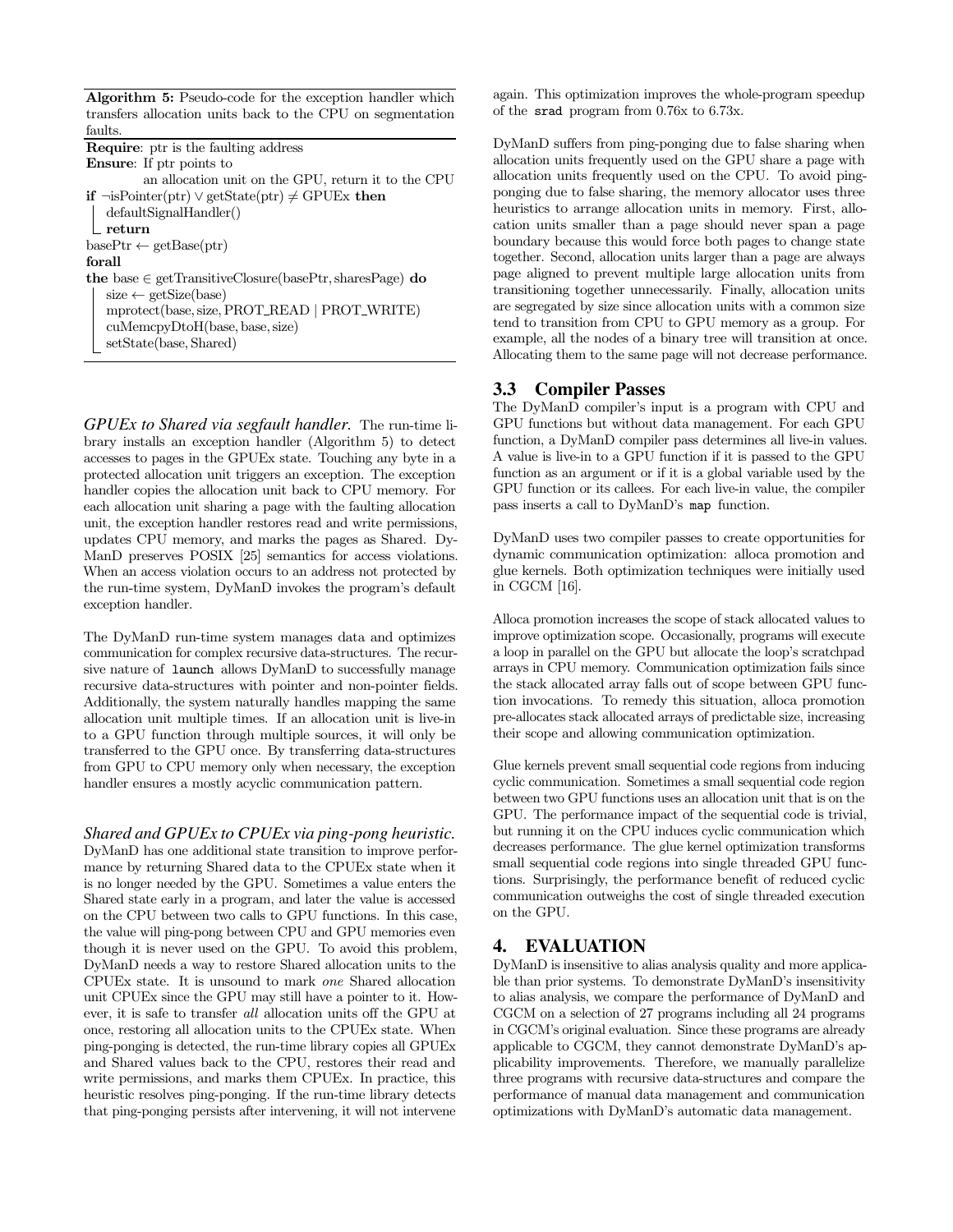To highlight CGCM's sensitivity to alias analysis quality, CGCM's performance is evaluated with no alias analysis, LLVM's production alias analysis [17], an alias analysis stack of three researchgrade analyses [14, 18, 20], and perfect alias analysis performed manually.

The research-grade alias analysis stack consists of three analyses that are state-of-the-art in terms of both precision and scalability. These analyses are:

- Hardekopf and Lin's semi-sparse flow sensitive pointer analysis [14] is inclusion-based, context insensitive, field sensitive, and flow sensitive.
- $\bullet$  Lhoták and Chung's points-to analysis [20] is context insensitive, semi-flow sensitive, and supports efficient strong updates.
- Lattner et al.'s pointer analysis [18] is unification based, context sensitive, flow insensitive, and supports heap cloning.

### 4.1 Experimental Platform

The performance baseline is an Intel Core 2 Quad clocked at 2.40 GHz with 4 MB of L2 cache. The Core 2 Quad is also the host CPU for the GPU. All GPU parallelizations were executed on an NVIDIA GeForce GTX 480 video card, a CUDA 2.0 device clocked at 1.40 GHz with 1,536 MB of global memory. The GTX 480 has 15 streaming multiprocessors with 32 CUDA cores each for a total of 480 cores. The CUDA driver version is 4.0 release candidate 2. Both CGCM and DyManD are tuned for best performance on this reference platform.

The parallel GPU version is always compared with the original single threaded C or C++ implementation running on the CPU. All figures show whole program speedups, not kernel or loop speedups. For the automatic parallelizations, no programs are altered manually.

The sequential baseline compilations are performed by the clang compiler version 3.0 (trunk 130127) at optimization level three. The clang compiler produced SSE vectorized code for the sequential CPU-only compilation. The clang compiler does not use automatic parallelization techniques beyond vectorization. The nvcc compiler release 4.0, V0.2.1221 compiled all CUDA C and CUDA C++ programs using optimization level three.

We use the same performance flags for all programs; no programs receive special compilation flags. The optimizer runs the same passes with the same parameters in the same order for every program. A simple DOALL GPU parallelization system coupled with an open source PTX backend [28] performed all automatic parallelizations.

#### 4.2 Program Suites

We use different sets of programs to show DyManD's improved applicability and insensitivity to alias analysis relative to CGCM. To evaluate DyManD's performance on recursive data-structures, we compare DyManD with manual data management on manual parallelizations. We select three programs from the Olden benchmark suite [7] based on suitability for GPU parallelization and manually parallelized them using best practices. The Olden suite consists entirely of programs with recursive data-structures considered difficult to parallelize. The other programs in the suite were discarded because no suitable GPU parallelization



Figure 3: Whole program speedup over sequential CPU-only execution for manual parallelizations with manual and DyManD data management and communication optimization for programs with recursive data-structures.

could be found. Figure 3 shows the performance results for the selected Olden programs.

The alias analysis experiments consist of 27 programs drawn from the PolyBench [26], Rodinia [8], StreamIt [32], and PARSEC [6] benchmark suites. The 27 programs consist of all 24 programs in CGCM's original evaluation as well as three new programs selected from the same suites (backprop, heartwall, and filterbank). The PolyBench, Rodinia, and StreamIt suites have very few complex or recursive data-structures because the suites were designed for evaluating parallel compilers, architectures, and languages respectively.

PolyBench [2, 10] is a suite composed of 16 programs designed to evaluate implementations of the polyhedral model of DOALL parallelism in automatic parallelizing compilers. Prior work demonstrates that kernel-type micro-benchmarks do not require communication optimization since they invoke a single hot loop once. The jacobi-2d-imper, gemm, and seidel programs have been popular targets for evaluating automatic GPU parallelization systems [3, 19]. Figure 4 shows performance results for the entire PolyBench suite.

The Rodinia suite consists of 12 programs with CPU and GPU implementations. The CPU implementations contain OpenMP pragmas, but the DOALL parallelizer ignores them. PARSEC consists of OpenMP parallelized programs for shared memory systems. The StreamIt suite features pairs of applications written in C and the StreamIt parallel programming language. Our simple DOALL parallelizer found opportunities in eight of the 12 Rodinia programs and from three selected programs from PARSEC and StreamIt suites. The 11 applications from Rodinia, StreamIt, and PARSEC are larger and more realistic than the PolyBench programs.

#### 4.3 Applicability Results and Analysis

Figure 3 shows whole program speedup over sequential CPUonly execution for three manually parallelized Olden programs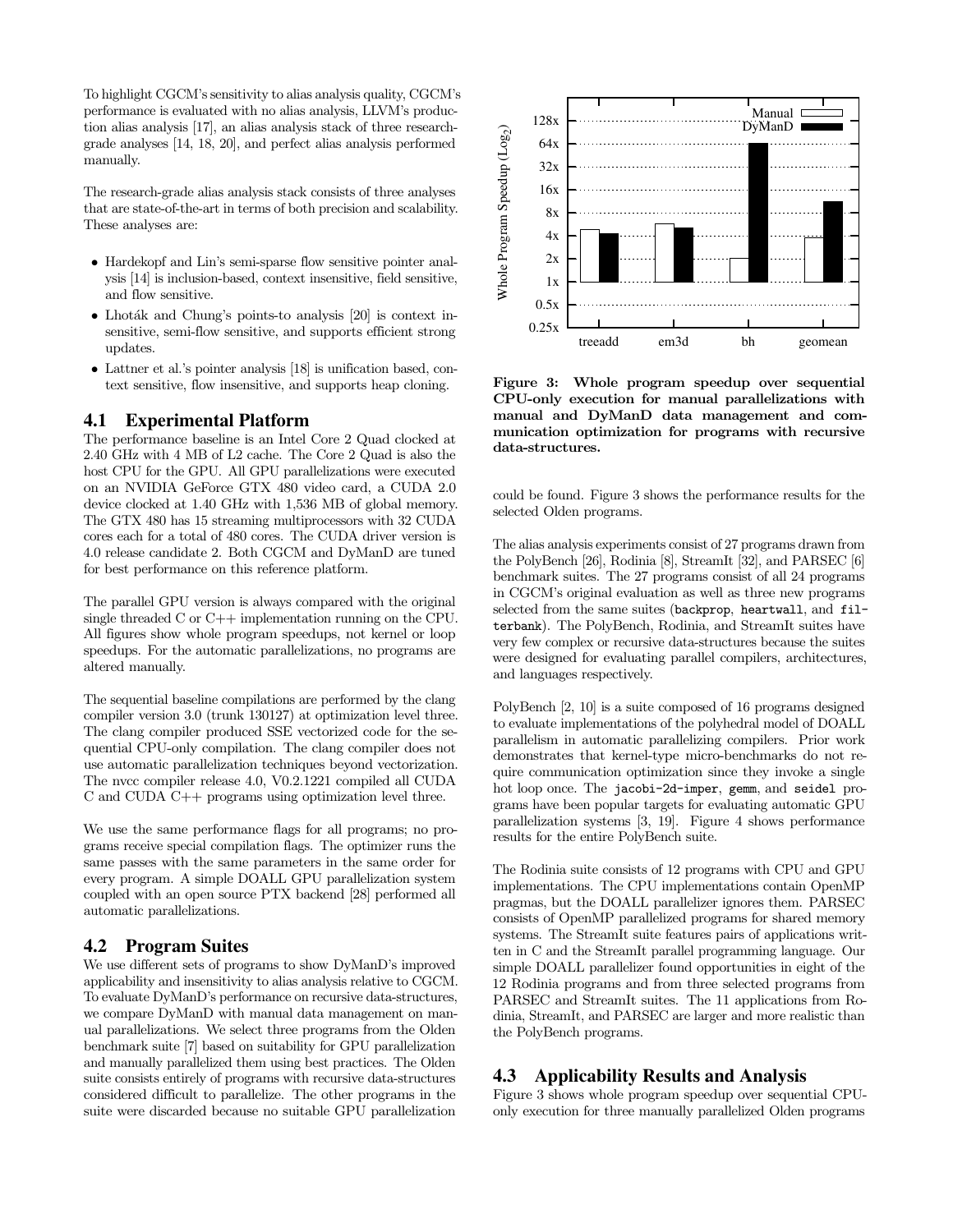

Figure 4: Whole program speedup over sequential CPU-only execution for CGCM with LLVM alias analysis, CGCM with custom alias analysis, and DyManD with no alias analysis.

using manual data management or DyManD. Across all three benchmarks, manual data management did not confer a substantial performance advantage and was significantly more difficult to implement than automatic data management.

The treeadd program has the simplest data-structure, an unsorted binary tree implemented as a recursive data-structure. CGCM is inapplicable to treeadd because it contains a recursive data-structure and structures with pointer and non-pointer elements. In order to manage data, the programmer made a temporary copy of each node in the tree, replaced the copy's pointers with GPU pointers, transferred the copy to GPU memory, and freed the copy. The use of a temporary copy is unnecessary with DyManD because in DyManD, CPU and GPU pointers are equivalent. DyManD manages data by adding a call to map for the root of the binary tree before invoking the GPU function.

The em3d program uses two linked-lists to implement a manyto-many bipartite graph. Each node in the first linked-list contains an array of pointers to the second linked-list and viceversa. Manual data management is somewhat more complicated than treeadd since identical pointers appear many times in the data-structure. To ensure each pointer is translated consistently, the programmer uses a map between CPU and GPU pointers. The manual data management performs a depth-first traversal starting from both roots of the bipartite graph. For each node in the graph, the programmer updates the map, uses the map to translate pointers in a temporary copy, transfers the copy to the GPU, and frees the copy. To manage data, DyManD inserts two calls to map, one for each root of the bipartite graph.

The bh program emulates Java-style object inheritance in C using careful data-structure layout and abundant casting. Although all subclasses are recursive data-structures, each subclass features different numbers and types of pointers at different structure offsets. In addition to the temporary copy and CPU to GPU pointer map used for em3d, the programmer must downcast abstract types to the appropriate subclasses. Manual data management requires the programmer to write custom code to translate each subclass. DyManD manages data by adding three calls to map before invoking the GPU function.

Surprisingly, in bh DyManD outperforms manual data management, even though both implementations transfer the same number of bytes in the same number of copies and use identical kernels. The performance difference is due to pointer translation. The programmer uses a temporary CPU copy to translate pointers, but DyManD does do not translate pointers. Ordinarily, the cost of the extra copy would be trivial, but the parallelized region is so much faster than the original sequential code that data management becomes a performance bottleneck.

## 4.4 Insensitivity Results and Analysis

Figure 4 shows whole program speedup over sequential CPUonly execution between DyManD and CGCM with no alias analysis, LLVM's production alias analysis, research-grade alias analysis, and perfect manual alias analysis. The figure's y-axis starts at 0.25x although some programs have lower speedups. Overall, DyManD's performance without alias analysis matches or exceeds CGCM's performance with production grade or research quality alias analysis.

For the PolyBench programs (2mm through seidel), the results indicate that the performance overhead of DyManD is comparable to CGCM even though DyManD has a more complex run-time library. Differences in performance between DyManD and CGCM are usually due to the run-time overhead and not communication optimization because PolyBench has very few communication optimization opportunities. Most PolyBench programs consist of a single large GPU function that executes exactly once. Additionally, since the PolyBench programs do not dynamically allocate memory, very simple alias analysis can be precise. Consequently, the performance of DyManD and CGCM on the PolyBench suite is similar even with weak alias analysis.

The Rodinia, StreamIt, and PARSEC programs show more performance variability since these applications are more complex and require communication optimization for best performance. For these applications DyManD almost always performs better than CGCM with automatic alias analysis. Surprisingly, the research grade alias analysis system is not significantly superior to LLVM's production alias analysis system. LLVM's alias analysis was sufficient to optimize communication for nw and srad; the research alias analysis was not. The situation is reversed for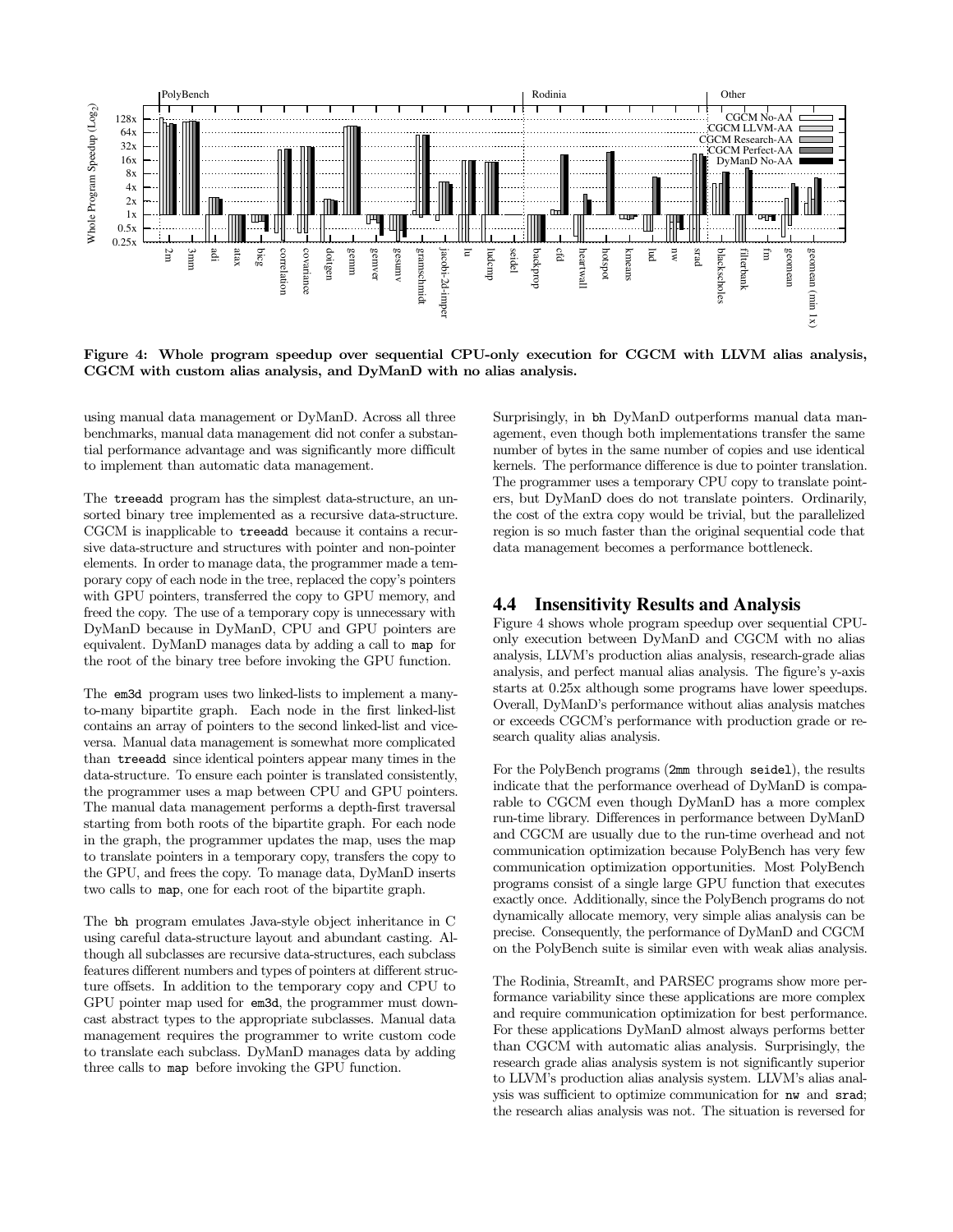blackscholes where LLVM's alias analysis is worse than the research grade implementation.

Across all the benchmarks, CGCM with perfect alias analysis outperforms DyManD very slightly. This reflects CGCM's lower run-time overhead. However, real compilers do not have perfect alias analysis so DyManD performs better in practice. CGCM may be practical for languages that require less complex alias analysis such as FORTRAN or when programmer aliasing annotations are present. Nevertheless, DyManD's geomean overhead is 6.61% of whole program execution.

For programs where CGCM and DyManD are both slower than sequential execution, DyManD is almost always slower than CGCM. DyManD and CGCM's slowdowns are usually due to necessary cyclic communication between the CPU and GPU. DyManD and CGCM can only remove unnecessary cyclic communication. In CGCM, the program will copy data between CPU and GPU before and after every GPU function call. Dy-ManD performs the same copies but must also frequently call into the operating system to protect and unprotect pages. Consequently, the performance penalty for cyclic communication is higher for DyManD than for CGCM.

#### 5. RELATED WORK

There are two techniques for managing data automatically: IE [4, 22, 31] and CGCM [16]. IE systems manage data in clusters with distributed memory by inspecting program access patterns at run-time. Prior IE implementations are only applicable to simple array-based data structures. Some IE systems achieve acyclic communication when dependence information is reusable [27, 30]. This condition is rare in practice.

CGCM is the first fully-automatic data management and communication optimization system for GPUs. CGCM manages data using a combined run-time compile-time system. CGCM depends on compile-time type-inference to correctly transfer data between CPU and GPU memories. The type-inference algorithm limits CGCM's applicability to simple array-based codes. Furthermore, CGCM depends on alias analysis for optimization, so the strength of alias analysis strongly affects overall performance.

DyManD does not require strong alias analysis for communication optimization and matches the performance of CGCM while achieving greater applicability. In contrast to CGCM, DyManD manages data and optimizes communication dynamically. For production compilers, DyManD is a more practical target than CGCM, since alias analysis is undecidable in theory and difficult to implement precisely and efficiently in practice.

CUDA 4.0's Unified Virtual Addressing (UVA) [24] also achieves a unified address space between CPU and GPU memories but has very different properties from DyManD. UVA allows programs to detect whether a value is a CPU pointer or a GPU pointer at run-time but does not facilitate data management or communication optimization. UVA distinguishes CPU pointers from GPU pointers by ensuring no valid address on the GPU is valid on the CPU and vice versa. By contrast, in DyManD, numerically equivalent addresses refer to equal size allocation units in CPU and GPU memories. From the perspective of the programmer, the DyManD run-time system keeps the contents of these allocation units identical.

Integrated GPUs, including CUDA and Fusion [1] devices, have the same data management and communication optimization problem as discrete devices. In most integrated GPUs, the CPU and GPU share the same physical memory. However, CPU-GPU communication still requires copying between memory allocated to the CPU and memory allocated to the GPU. Pinning memory renders it accessible to both CPU and GPU, but pinned memory has major limitations [24, 1]. Pinned memory is relatively scarce and requires programmers or compilers to decide which allocation units may be accessible on the GPU at allocation time. Additionally, pinned-memory cannot be swapped to disk so programs using pinned memory can adversely affect other programs running on the same computer.

Several semi-automatic systems exist that manage data using programmer annotations [11, 13, 19, 33, 34], but none handle recursive data structures. "OpenMP to GPGPU" [19] and hiCUDA [13] use annotations to automatically transfer arrays to GPU memory. JCUDA [34] uses the Java type system to transfer arrays to the GPU but requires the programmer to annotate whether parameters are live-in, live-out, or both. The PGI Fortran and C compiler [33] requires programmers to use the C99 restrict keyword to provide aliasing information. GMAC [11] requires annotations to manage specially marked heap allocations. Of all the semi-automatic techniques, only GMAC and the PGI accelerator optimize communication across GPU function invocations. GMAC's automatic communication optimization uses a page-protection based system similar to DyManD. For the PGI accelerator, optimizing communication requires additional programmer annotations.

## 6. CONCLUSION

DyManD is the first dynamic data management and communication optimization system. By replacing static analysis with a dynamic run-time system, DyManD avoids the performance limitations of IE and CGCM. CGCM's communication requires strong alias analysis and is very sensitive to analysis precision. By contrast, DyManD does not use alias analysis.

DyManD consists of a run-time library and a set of compiler passes. The run-time library is responsible for managing data and optimizing communication while the compiler is responsible for code generation and creating optimization opportunities for the run-time. The run-time library manages data without requiring address translation since the DyManD memory allocator keeps equivalent allocation units at numerically equivalent addresses in CPU and GPU memories. The run-time dynamically optimizes communication by using memory protections to return allocation units to the CPU only when necessary. Dy-ManD outperforms CGCM equipped with production-quality and research grade alias analyses, achieving a whole program geomean speedup of 4.21x over best sequential execution versus geomean speedups of 2.35x and 1.28x, respectively, for CGCM.

#### 7. ACKNOWLEDGMENTS

We thank the Liberty Research Group for their support and feedback during this work. We also thank Helge Rhodin for generously contributing his PTX backend. Finally, we thank the anonymous reviewers for their insightful comments. This work is supported by NSF Grants CCS-0964328 and OCI-1047879, DARPA Contract FA8750-10-2-0253, USAF Contract FA8650- 09-C-7918, the DOE OS Graduate Fellowship, and a Google Graduate Fellowship. All opinions, findings, conclusions, and